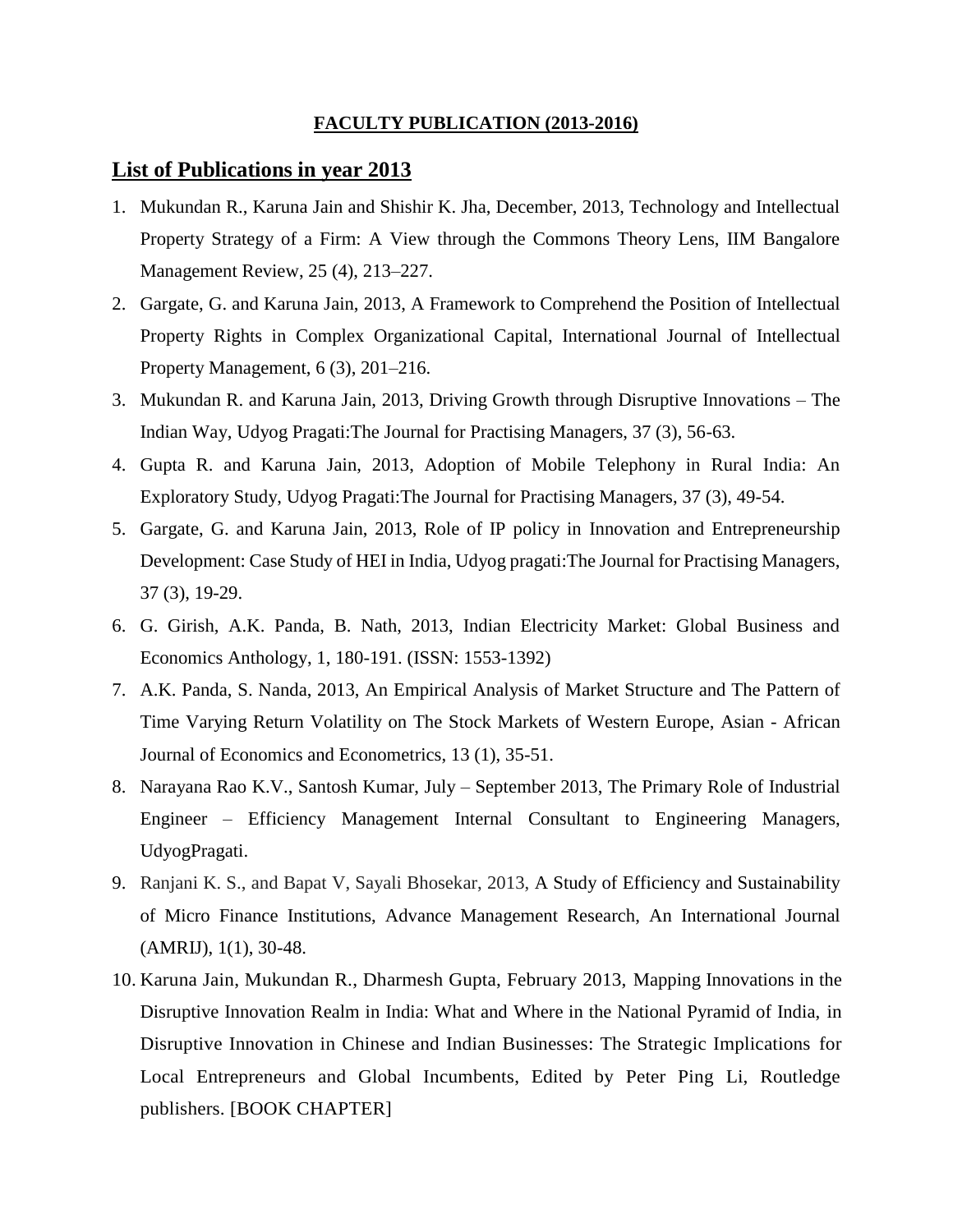- 11. Pandey Neeraj and Srivastava Vibhav, 2013, Factors affecting tourist's intention to purchase: A study of Indian Domestic Tourist, International Journal of Indian Culture and Business Management, Inderscience Publication, 6 (3), 314-329
- 12. Singh Rohit., Acharya P., 2013, Identification and Evaluation of SCM Flexibilities in Indian FMCG Sector Using DEMATEL, Global Journal of Flexible Systems Management, 15 (2), 91-100
- 13. Singh Rohit, Acharya P., 2013, Supply chain Flexibility: A Frame work of Research Dimensions, Global Journal of Flexible System Management, Springer, 14 (3), 157-166
- 14. Singh,P., 2013, Convergence in Emerging Markets: The Case of Abuse of Dominant Position in Competition Policy, Journal of Interdisciplinary Economics, 25 (1and2), 41-67.
- 15. Babu P.G., V. Kumar and P. Singh, 2013, Prosecuting Corruption: Lessons from Karnataka, India Development Report in S. Mahendra Dev (ed., 2013), India Development Report 2012- 13, New Delhi: Oxford University Press,266-285.
- 16. Preety Awasthi, Purnima S. Sangle, 2013, The importance of value and context for mobile CRM services in Banking, Business Process Management Journal, Emerald Publications, 19 (6), 864 – 891. citation 9
- 17. Preety Awasthi, Purnima S. Sangle, 2013, Concerns Vital for Mobile CRM in banking: A Qualitative Study, International Journal of Electronic Customer Relationship Management, 7  $(1), 45-67.$
- 18. Sanjay Sharma and Srinivasan Balan, 2013, An Integrative Supplier Selection Model Using Taguchi Loss Function, TOPSIS and Multi Criteria Goal Programming, Journal of Intelligent Manufacturing, 24 (6), 1123-1130.
- 19. Sanjay Sharma, 2013, Development of supplier relationship including cost of defectives in the cyclic production. Production Planning and Control, 24 (8-9), 759-768.
- 20. Verma S., 2013, Effectiveness of Social Network Sites For Influencing Consumer Purchase Decisions, International Journal of Business Excellence, 6 (5), 624-634
- 21. Verma S. and Prasad R.K., 2013, Measuring the Satisfaction Gap in Management Education: A Road Map for Achieving Excellence, Journal of Business and Management, 1 (3), 96-108.
- 22. Bhattacharyya Som Sekhar, 2013, Application of Real Options Theory in Strategic Corporate Social Responsibility; The Scope and Challenges in The Emerging Economy of India, International Journal of Business and Globalisation, 11 (1).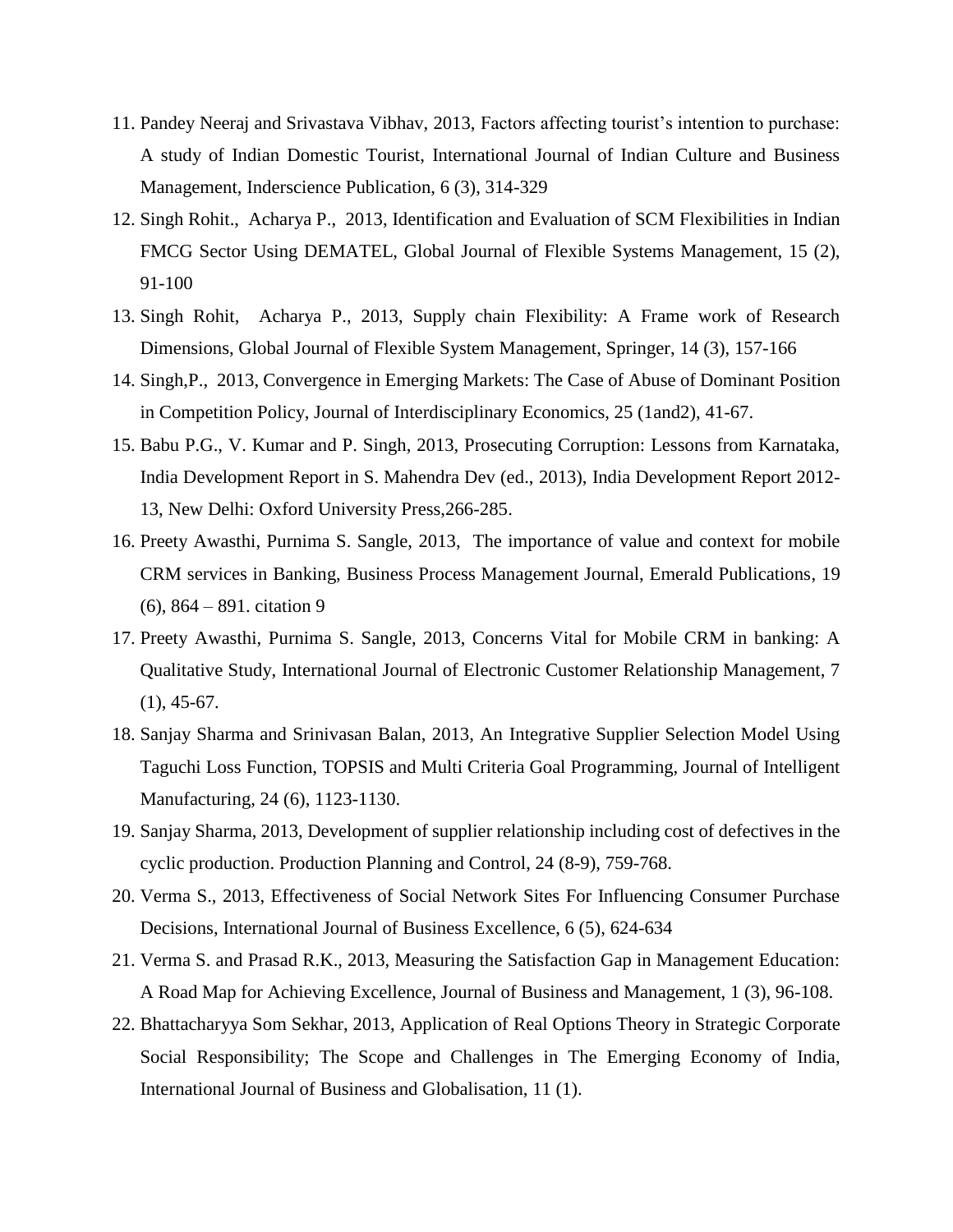- 23. Bhattacharyya Som Sekhar and Jha Sumi, 2013, Explicating Strategic Shared Leadership Process, Asia-Pacific Journal of Business Administration, 5(1).
- 24. Bhattacharyya Som Sekhar and Jha Sumi, 2013, Anand Automotive Limited: Leadership Development Process for Creating Strategic Impact, Emerging Markets Case Studies Collection.
- 25. Bhattacharyya Som Sekhar and Jha Sumi, 2013, Learning Orientation and Performance Orientation: Scale Development and its Relationship With Performance, Global Business Review, 14 (1), 43-54.
- 26. Jha S., 2013, Managerial Practices, Transformational Leadership, Customer Satisfaction and Self Efficacy as Antecedents of Psychological Empowerment: A Study of Indian IT Sector, Journal of Management Research, 13(2), 105.
- 27. Jha S., 2014, Transformational Leadership and Psychological Empowerment: Determinants of Organizational Citizenship Behavior, South Asian Journal of GlobalBusiness Research*,* 3 (1), 18-35.
- 28. D'souza K. C., Agarwal U. A., and Chavali U., 2013, Demographic Profiling of the locus of Control of Employees Evidence from India. Management and Labour Studies, 38 (4), 335-356.
- 29. Chattopadhyay Utpal, 2013, Demystifying the Growth Story of Indian Passenger Car Industry, International Journal of Trade, Economics and Finance, 4 (3), 111-118.
- 30. Chattopadhyay Utpal, 2013, Making India a Telecom Manufacturing Hub: Emerging Issues and Challenges, World Academy of Science, Engineering and Technology, 75, 450-456.
- 31. Chattopadhyay Utpal and Tavishi, 2013, Economic Growth through Sustainability: The Case of Vedanta Project in Odisha, Global Journal of Finance and Management, 5(3), 57-65.
- 32. Chattopadhyay Utpal, 2013, Technological Innovations in Indian MSMEs: An Overview, UdyogPragati, 37 (3), 9-18.
- 33. Thakur Barun Kumar, Gupta Vijaya and Chattopadhyay Utpal, 2013, Arsenic Groundwater Contamination Related Socio-Economic Problems in India: Issues and Challenges, in S. Nautiyal et al. (eds.) Knowledge Systems of Societies for Adaptation and Mitigation Impacts of Climate Change, Environmental Science and Engineering, Springer-Verlag Berlin Heidelberg.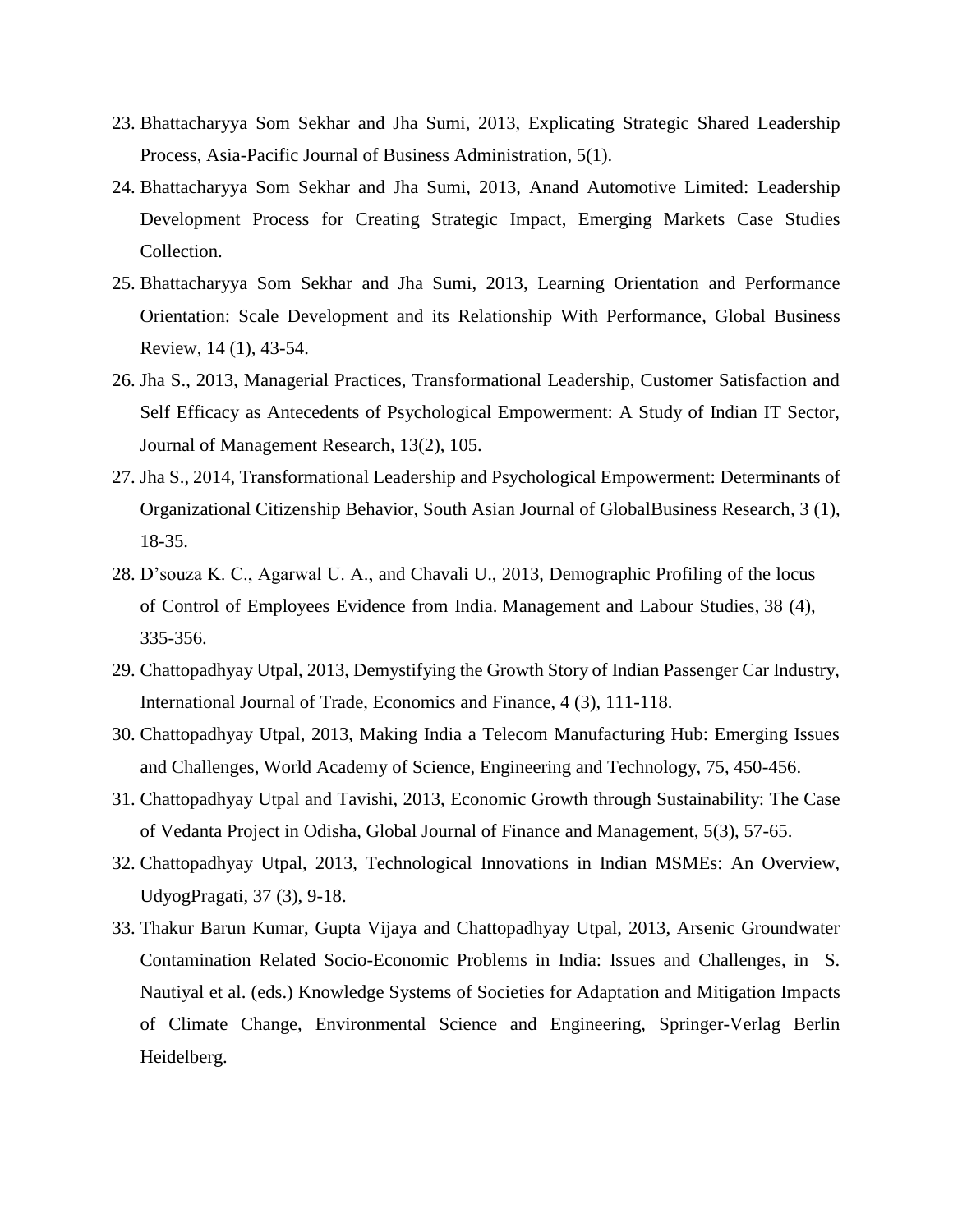- 34. Chattopadhyay Utpal, 2013, Manufacturing in India: The Road Ahead, in D'Silva Stephen et al. (eds.) Managing Business in Turbulent Times, Excel India Publishers, New Delhi.
- 35. Dixit V., Srivastava R. K., and Chaudhuri A., 2013, Integrating materials management with project management of complex projects. Journal of Advances in Management Research, 10 (2), 230-278.
- 36. SibanandaSenapati and Vijaya Gupta, 2013, Vulnerability to climate change: a multidimensional approach, in M.Anji Reddy and T. Vijaya Lakshmi (Editors), Climate Change: Vulnerability and Adaptation, 1, 257-264, BS Publications, Hyderabad.
- 37. Singh, V. K., 2013, Modeling Volatility Smile: Empirical Evidence from India, Journal of Derivatives and Hedge Fund. Springer (Palgrave -Macmillan, U.K.), 19 (3), 208-240.
- 38. Singh, V. K., and Ahmad, N., 2013, Effectiveness of Classic Versions of Option Pricing Models in Recent Waves of Financial Upheavals. The Asian Academy of Management Journal of Accounting and Finance (AAMJAF), Malaysia, 9 (2), 127-155.
- 39. Singh, V. K., 2013, Effectiveness of Volatility Models in Option Pricing: Evidence from recent Financial Upheavals.Journal of Advances in Management Research. Emerald, 10(3), 352 - 375.
- 40. Singh, V. K., and Pachori, P., 2013, Empirical Competitiveness of Deterministic Option Pricing Models: Evidence from the Recent Waves of Financial Upheavals in India. Journal of Derivatives and Hedge Funds, Springer (Palgrave – Macmillan, U.K.), 19(2), 129-156.
- 41. Singh, V. K., and Pachori, P., 2013, A Kaleidoscopic Study of Pricing Performance of Stochastic Volatility Option Pricing Models: Evidence from Recent Flaring up of Indian Economic Turbulence. Vikalpa - Journal of IIM Ahmadabad, 38(2), 21-39.
- 42. Singh, V. K., 2013, Competency of GARCH: Evidence from recent Financial Upheavals. Journal of International Finance and Economics, 13(2), 47-64.
- 43. Singh, V. K., 2013, Empirical Performance of Option Pricing Models: Evidence from India. International Journal of Economics and Finance, 5(2), 141-154.
- 44. Panandikar S.C., 2013, Operational and market-based efficiencies of Indian commercial banks: a comparative study, IUP Journal of Bank Management, 12(3), 32.
- 45. Gawankar S., Kamble S.S. and Verma R., 2013, Development, measurement and validation of supply chain management practices scale in Indian retail sector, International Journal of Procurement Management, 6(5), 495-522.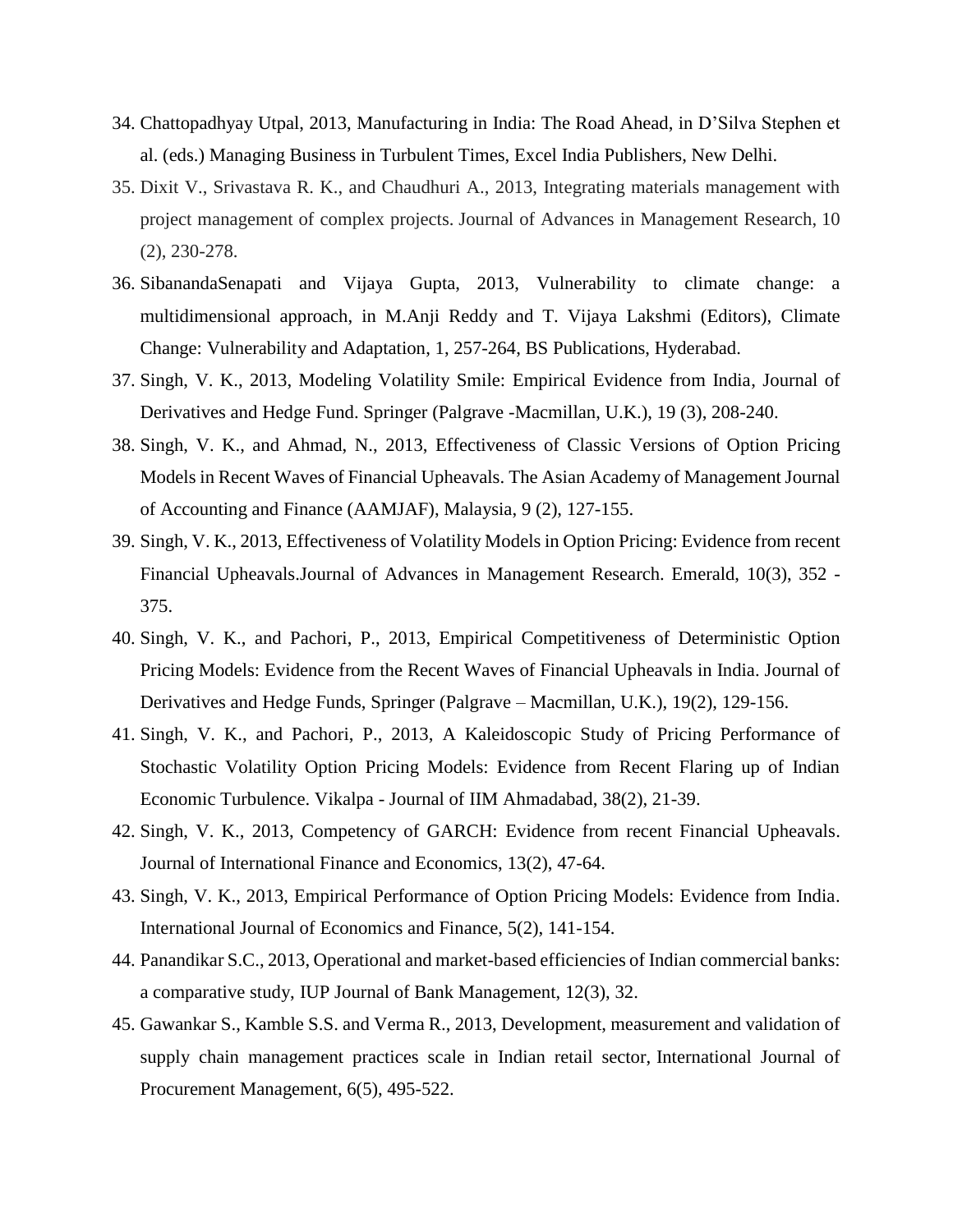- 46. Gawankar S., Kamble S.S. and Verma R., 2013, Effect of supply chain management practices on supply chain profitability: an empirical investigation using structural equation modelling in Indian retail sector, International Journal of Services and Operations Management, 16(2), 145- 173.
- 47. Pathak V., Chakraborty T. and Mukhopadhyay S., 2013, Reliability and Validity Analysis of Modified Nursing Stress Scale for Indian Population, Journal of nursing measurement, 21(2), 224-245.
- 48. Patyal V.S., Modgil S. and Maddulety K., 2013, Application of Taguchi Method of Experimental Design for Chemical Process Optimisation: A Case Study, Asia-Pacific Journal of Management Research and Innovation, 9(3), 231-238.
- 49. Phulpagar S.A. and Maddulety K., 2013, Study of Strategic Decisions and Underlying Factors Influencing Them for the Corporate, 2(4), 73-97.
- 50. Agrawal T., Biswas,P.K., Raoot A.D. and Sharma R., 2013, May. Optimum frame size evaluation framework for efficient tag identification in passive RFID systems,Wireless Power Transfer, 2013 IEEE, 48-51. IEEE.
- 51. Verma R.K., Murthy S., Tiwary R.K. and Verma S., 2013, Evaluation of Water Quality Index of Damodar River for Drinking Purpose Using Computer Programming, Asian Journal of Water, Environment and Pollution, 10(2), 27-40.
- 52. Kammani A., Aljahdali S. and Date H., 2013, KM capability for software development: a case study of the Indian software firms, International Journal of Business Information Systems, 12(1), 44-67.
- 53. Kammani A., Date H., Hundewale N. and Safeena R., 2013, Technology Infrastructure for KM Capability, International Journal of Computer Theory and Engineering, 5(1), 183.
- 54. Kammani A., Date H. and Hundewale N., 2013, Organisational knowledge management capability: a multi case study, International Journal of Information Technology and Management, 12 (3-4), 298-319.
- 55. Sinha R., 2013, A comparative analysis of knowledge management process maturity models, International Journal of Innovative Research and Studies, 2(5), 221-234.
- 56. Shahu R., Pundir A.K. and Ganapathy L., 2013, Development of a Framework Incorporating Flexibility and its Application for Building Construction Projects, International Conference on Technology and Business Management March,18, 20.